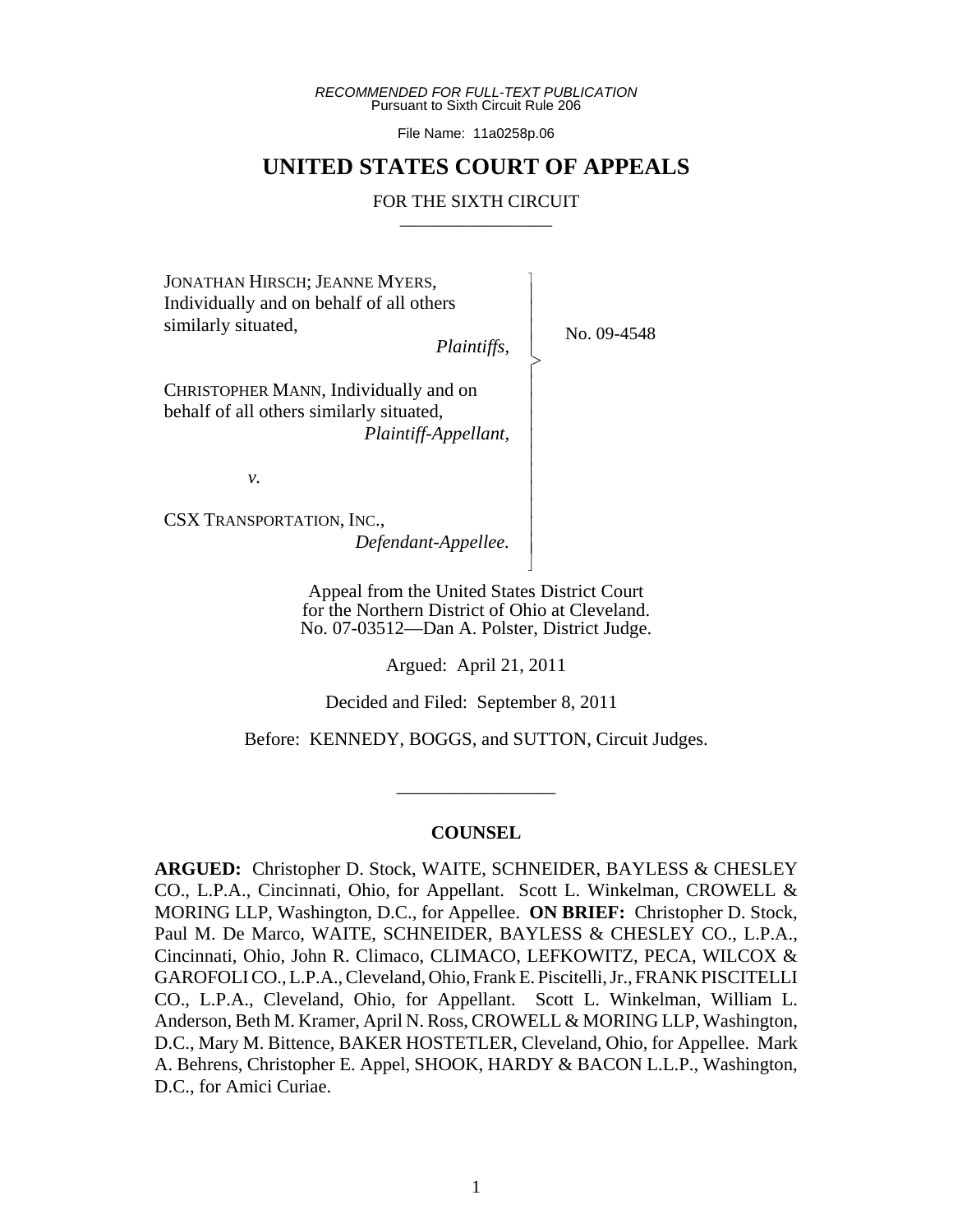# **OPINION \_\_\_\_\_\_\_\_\_\_\_\_\_\_\_\_\_**

**\_\_\_\_\_\_\_\_\_\_\_\_\_\_\_\_\_**

BOGGS, Circuit Judge. Following a train crash that allegedly exposed a small town to cancer-causing agents, the Plaintiffs-Appellants sought damages on behalf of a putative class. The district court granted summary judgment for the train company, CSX Transportation (CSX), because the Plaintiffs had not established general or specific causation and, as a matter of law, any increased risk of cancer or other diseases was too insignificant to warrant the court's ordering a lengthy period of medical monitoring. We affirm.

I

On October 10, 2007, thirty-one cars of a CSX train derailed and caught fire near the town of Painesville, Ohio. The fire was serious. It lasted nearly three days and emergency personnel removed about 1,300 people from the surrounding half-mile radius. Most of what burned in this fire was non-toxic, but nine of the cars were carrying hazardous materials. The Plaintiffs claim that 2,800 tons of burning material were sent into the surrounding atmosphere, and that the fire produced toxic chemicals even from non-toxic cargo—in particular, the Plaintiffs claim that the level of dioxin in their town was significantly elevated.

A day after the fire began (and presumably while it was still burning), several residents of the town brought the present suit against CSX, initially alleging causes of action in negligence, nuisance, strict liability, trespass, and medical monitoring under Ohio law. CSX eventually moved to dismiss the Plaintiffs' complaint and the district court dismissed everything except the negligence claim. Although the district court did not allow the Plaintiffs to pursue an independent cause of action for medical monitoring, the court was clear that court-supervised medical monitoring was available as an equitable remedy under Ohio law. *See Wilson v. Brush Wellman*, 817 N.E.2d 59, 63-65 (Ohio 2004); *see also Day v. NLO*, 851 F. Supp. 869, 880 (S.D. Ohio 1994) ("[W]here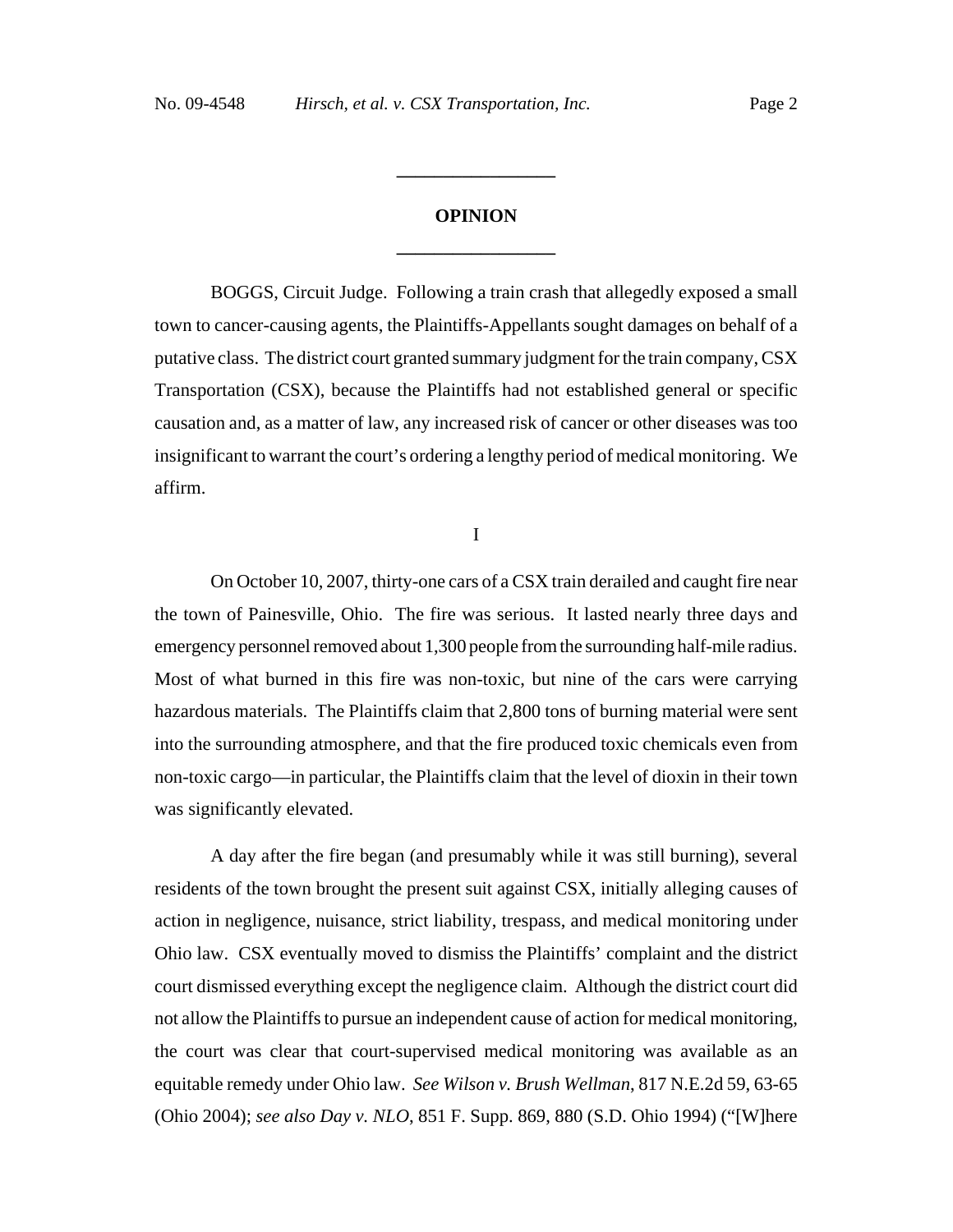periodic future medical treatment[s], including tests, are required these have traditionally been granted as compensable future medical expenses."). After discovery, CSX moved for summary judgment, claiming that the Plaintiffs had failed to adduce evidence sufficient to create a genuine issue of material fact requiring a trial.

The Plaintiffs responded by pointing out the evidence in their favor. CSX had already stipulated that it breached a duty when its train derailed. Thus, the Plaintiffs needed only to create an issue of material fact on the other element of negligence under Ohio law—that CSX's breach proximately caused injury to them. *Menifee v. Ohio Welding Prods., Inc.*, 472 N.E.2d 707, 710 (Ohio 1984).

To show causation and injury, the Plaintiffs hired several experts. Marco Kaltofen, P.E., is a chemical engineer who tested the community for levels of dioxin. He assumed a normal background level of dioxin at 4 parts per trillion (ppt) and took measurements around Painesville to compare with this baseline. His measurements showed elevated levels at the crash site (10.7 ppt) and a range within homes in the area from 11.7 ppt to 274 ppt. Dr. John Jacobus, Ph.D., is a chemist who speculated as to the amount and content of the cargo burned. Dr. Erno Sajo, Ph.D., is a physicist who plotted the dispersion and concentration of the chemicals from the fire on a map for the purpose of showing which members of the community were exposed to what levels of dioxin. Dr. Sajo used figures from Dr. Jacobus's report as well as meteorological data to make these projections. Dr. James Kornberg, M.D., used this map to determine who in the community was likely exposed to levels of dioxin above what the EPA considers acceptable—levels at which the risk of cancer increases by one case in one million exposed persons.

After reviewing this and other evidence, the district court granted summary judgment to CSX. The court held that the Plaintiffs had failed to meet their burden to show that "(1) the dioxin[s] released into the air by the fire are known causes of human disease" and "(2) the named Plaintiffs were exposed to . . . dioxin in an amount sufficient to cause a significantly increased risk of disease such that a reasonable physician would order medical monitoring." The Plaintiffs timely appealed.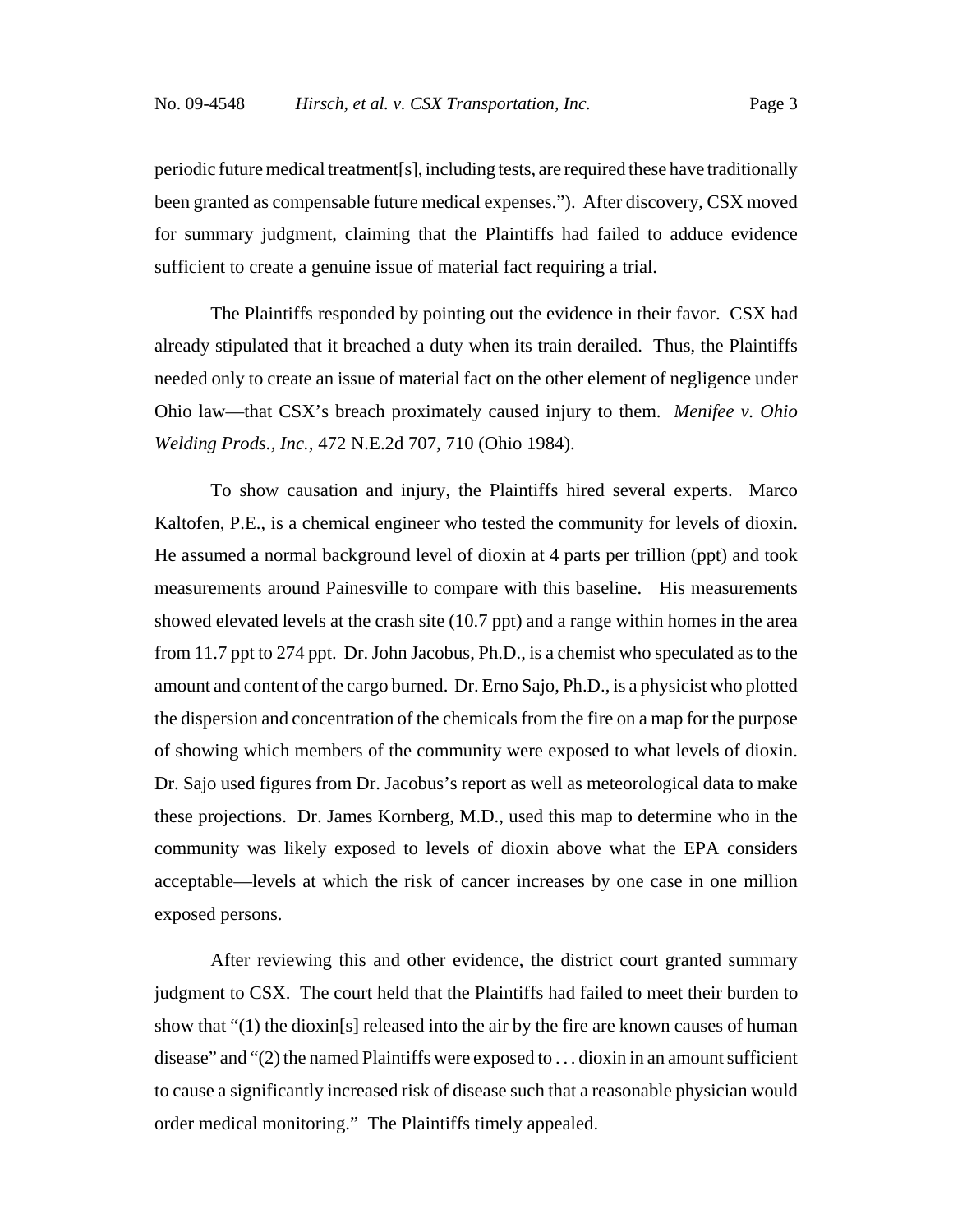II

We review a grant of summary judgment de novo, construing the evidence and drawing all reasonable inferences in favor of the nonmoving party. *Martin v. Cincinnati Gas & Elec. Co.*, 561 F.3d 439, 443 (6th Cir. 2009). "[T]he judge's function is not himself to weigh the evidence and determine the truth of the matter but to determine whether there is a genuine issue for trial." *Anderson v. Liberty Lobby, Inc.*, 477 U.S. 242, 249 (1986). To survive summary judgment, the "mere existence of a scintilla of evidence in support" of a party's position will not suffice. *Shropshire v. Laidlaw Transit, Inc.*, 550 F.3d 570, 576 (6th Cir. 2008) (quoting *Anderson*, 477 U.S. at 252). Rather, "'there must be evidence on which the jury could reasonably find for the' non-moving party." *White v. Baxter Healthcare Corp.*, 533 F.3d 381, 390 (6th Cir. 2008) (quoting *Anderson*, 477 U.S. at 252). In other words, "[w]here the record taken as a whole could not lead a rational trier of fact to find for the non-moving party, there is no 'genuine issue for trial.'" *Matsushita Elec. Indus. Co. v. Zenith Radio Corp.*, 475 U.S. 574, 587 (1986).

In a diversity case, such as this one, "we follow the law of Ohio as announced by that state's supreme court." *Miles v. Kohli & Kaliher Associates, Ltd.*, 917 F.2d 235, 241 (6th Cir. 1990). However, "[w]here the state supreme court has not spoken, our task is to discern, from all available sources, how that court would respond if confronted with the issue." *Ibid.* (citing *Bailey v. V & O Press Co.*, 770 F.2d 601, 604 (6th Cir. 1985)).

#### III

This case comes to us in a rather unusual posture. The Plaintiffs presented a number of experts supporting their positions, and there were no motions or rulings to exclude any of them. *See Daubert v. Merrell Dow Pharm., Inc.*, 509 U.S. 579 (1993). Nonetheless, the district court granted summary judgment for CSX, dismissing the expert reports (though relevant) as insufficient to create a genuine issue of material fact. The Plaintiffs argue that this dismissal was inappropriate without a *Daubert* ruling. We therefore begin by distinguishing the *admissibility* of evidence from its *sufficiency*. Even where an expert's evidence is ruled admissible under the *Daubert* standards, a district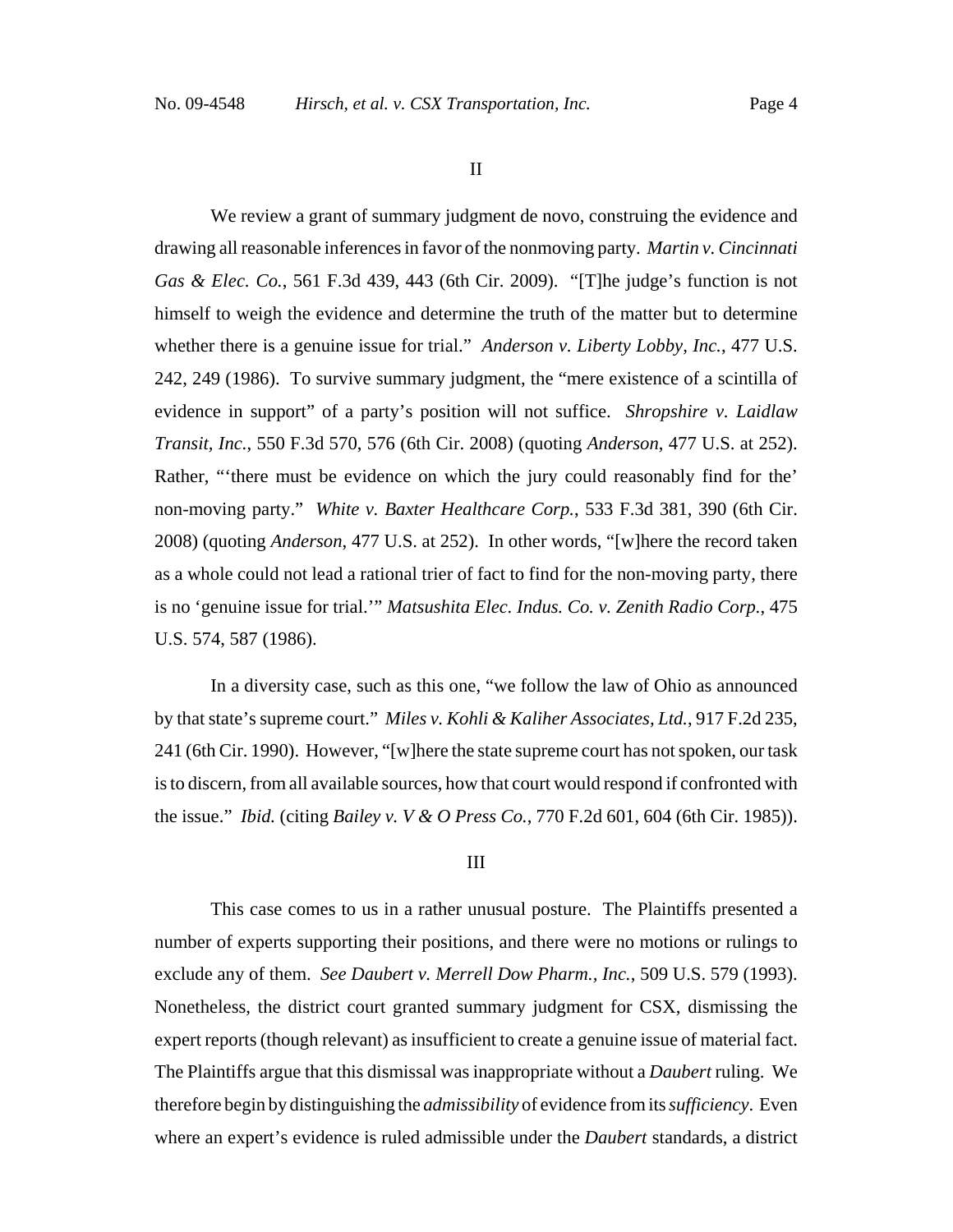court remains free to decide that the evidence amounts to no more than a mere scintilla. *Daubert*, 509 U.S. at 596. In that case, the court remains free to grant summary judgment. *Ibid.*; *see also In re Paoli R.R. Yard PCB Litigation*, 35 F.3d 717, 750 n.21 (3d Cir. 1994) (noting that even if expert evidence is admissible, the court may still grant summary judgment where that evidence amounts to no more than a scintilla). Thus, a close review of the expert evidence is still appropriate.

We next turn to the merits of this case. To succeed on a negligence claim in Ohio, the Plaintiffs must show the basic elements taught to every first-year law student: duty; breach; causation; and damages. This is a complicated case, but negligence is a simple concept. If Dan drops a banana peel on the sidewalk and Pete slips on the peel and breaks his hip, Pete must prove four things at trial to recover for his hip injury: 1) that Dan should not have dropped the banana peel on the sidewalk (duty); 2) that he nonetheless did (breach); 3) that Pete's broken hip was suffered because of the banana peel (causation); and 4) that Pete actually broke his hip (damages). What makes the present claim conceptually unique is that the Plaintiffs—though no doubt distraught from the stress of a train crash and evacuation—have, even by their own admission, as of now not suffered any discernable compensable injury. Rather, their alleged injuries consist solely of the increased risk of—and corresponding cost of screening for—certain diseases that, according to Plaintiffs, are more likely to occur as a result of the train crash. *See Friends for All Children, Inc. v. Lockheed Aircraft Corp.*, 746 F.2d 816, 825- 26 (D.C. Cir. 1984). Assuming that Ohio would recognize such an injury, the remedy could be a medical monitoring program that would spare the Plaintiffs these expenses. But the question remains: are these Plaintiffs actually at such an increased risk of disease that they are entitled to a medical monitoring program?

After all, not every increased risk of disease warrants increased medical scrutiny. The expenses must be *reasonable*. *See Friends for All Children*, 746 F.2d at 825; *Day*, 851 F. Supp. at 880. In other words, for the Plaintiffs to prevail, there must be evidence that a reasonable physician would order medical monitoring for them.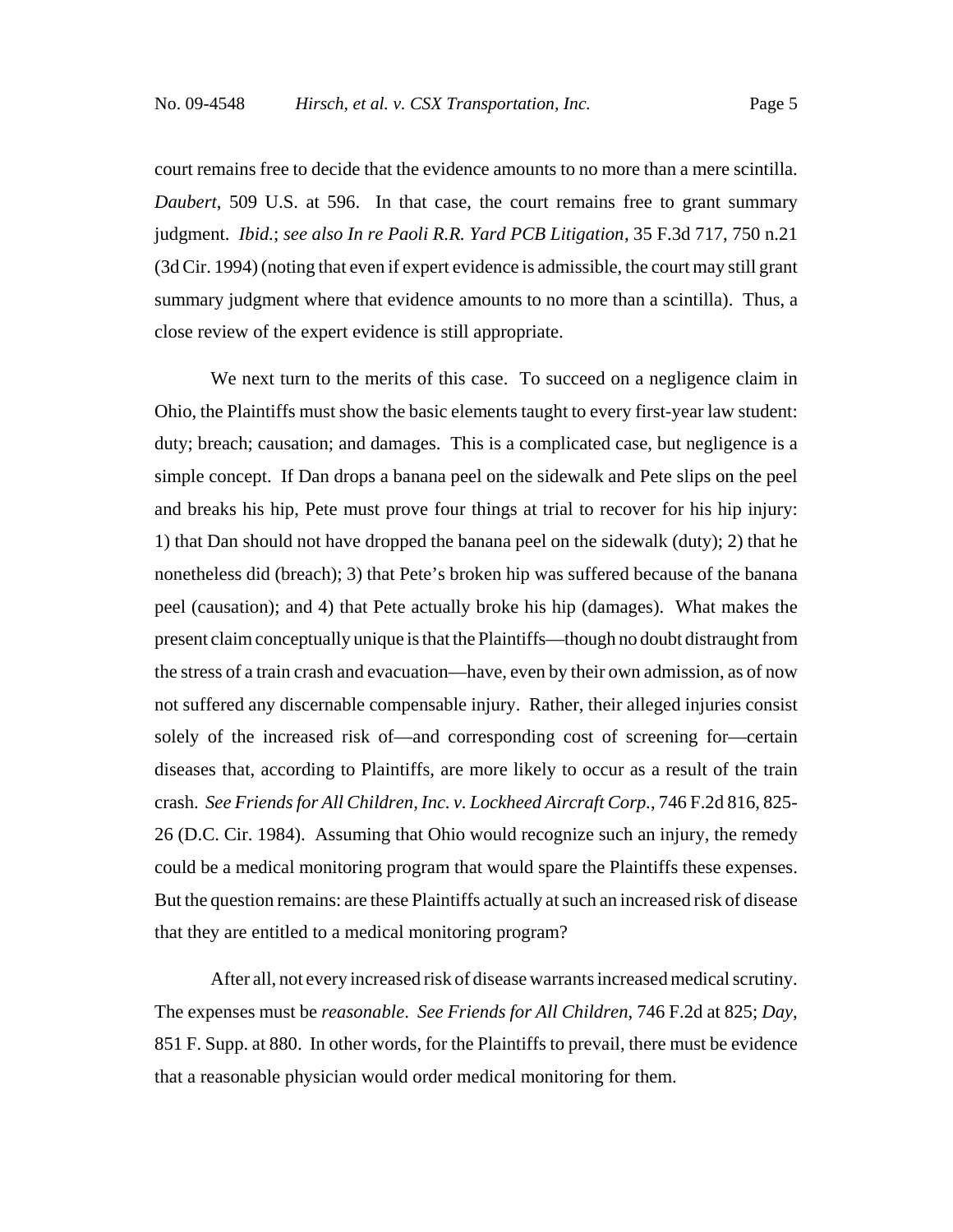On this point, Plaintiffs have failed to produce evidence creating a genuine issue. They point only to Dr. Kornberg's conclusory statement that "a reasonable physician would prescribe for the Plaintiffs and the putative class a monitoring regime." Although juries are generally free to believe expert witnesses, *see Morales v. Am. Honda Motor Co.*, 151 F.3d 500, 507 (6th Cir. 1998), a plaintiff cannot survive summary judgment with an expert's bare opinion on the ultimate issue, *see Williams v. Ford Motor Co.*, 187 F.3d 533, 543-44 (6th Cir. 1999); *Zettle v. Handy Mfg. Co.*, 998 F.2d 358, 360-61 (6th Cir. 1993).

Under these standards, Dr. Kornberg's affidavit is plainly insufficient. Dr. Kornberg not only accepted the risk of one in a million as the threshold for monitoring, but appears to have halved it. "One should be afforded the benefit of medical monitoring, if one has sustained a dose equal to or in excess of 50% of the EPA maximum." There is little explanation as to why Dr. Kornberg believed that reasonable physicians would order expensive and burdensome testing for such a small risk, but he agreed in his deposition that his proposal for Painesville was "to err on the side of patient safety."

Further, Dr. Kornberg based his assessment on the evidence of Dr. Sajo. According to Dr. Kornberg, any person who lived for eighteen months within a zone on Dr. Sajo's map where there was a projected exposure level of 43.9 ppt or higher would be likely to have an additional one-in-a-million risk of developing cancer, and therefore it would be medically reasonable to order monitoring.

But the map itself is highly unreliable. Dr. Sajo relied on Dr. Jacobus's account of the total material burned, though acknowledging that those numbers were themselves speculative. Dr. Sajo also admitted that "the fire temperature, particle size distribution, and fire area were not established." Thus, we are left with a report speculating (based on speculation) that the Plaintiffs *might* have been exposed to quantities of dioxin somewhere in the ballpark of 43.9 ppt, and that their risk therefore might (or might not) be somewhere around 50% of a one in a million additional risk of developing cancer.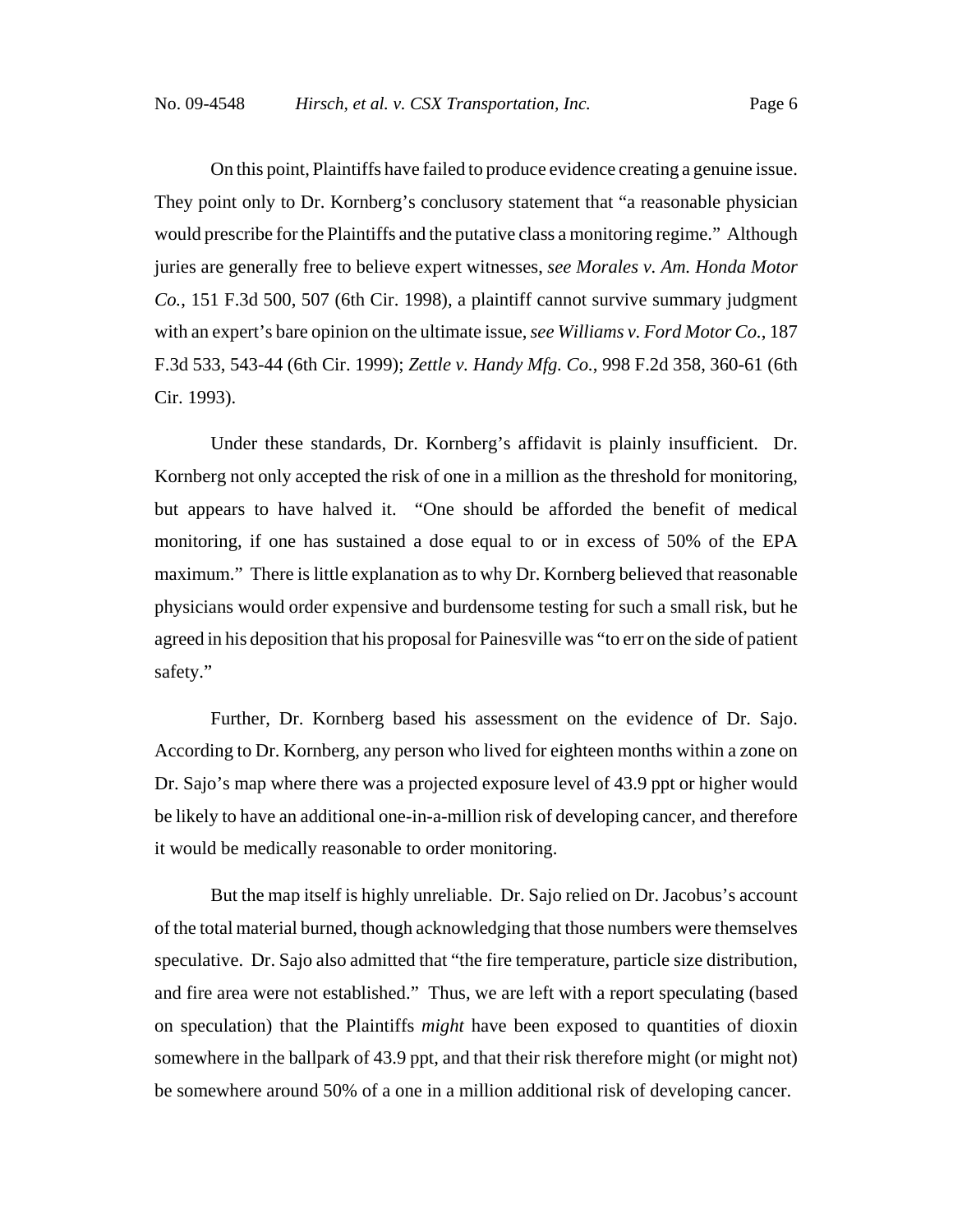The Plaintiffs claim that two of them, Dawn and Brian Ryan, can rely not just on Dr. Sajo's map, but also on a dioxin reading taken by Kaltofen in their home to establish their increased risk. Although the measurement in their home was above estimated background levels (274 ppt rather than 4 ppt), no expert attempted to show that the level was elevated as a result of the train fire. Kaltofen himself stated that there are a number of reasons why household dioxin levels might be elevated, including poor ventilation of a furnace, a fireplace or other fuel use within the house, and smoking by the inhabitants. Both of the Ryans indicated that they smoke, although Dawn Ryan was adamant that they do not smoke in the house. Nonetheless, without any expert opinion ruling out these other causes for the elevated reading, this evidence is also of little help in creating an issue of fact for the jury.

Beyond the uncertainty surrounding the Plaintiffs' exposure, there is still more reason to question Dr. Kornberg's assessment: a one-in-a-million chance is small. Indeed, it is proverbially small. If something has a one-in-a-million chance of causing cancer in an individual, then it will *not* cause cancer in 999,999. For some perspective, the National Safety Council estimates a person's lifetime risk of dying in a motor vehicle accident as 1 in 88. The lifetime risk of dying in "air and space transport accidents" is roughly 1 in 7,000. The risk of being killed by lightning is roughly 1 in 84,000, while the risk of being killed in a "fireworks discharge" stands at around 1 in 386,000. NATIONAL SAFETY COUNCIL, INJURY FACTS 37 (2011 ed.), *available at* http://www.nsc.org/NSC%20Picture%20Library/ News/web\_graphics/Injury\_Facts\_37.pdf. These risks—of death, not disease—are all much smaller than what the Plaintiffs allege in this case: lifetime odds of developing cancer at 50% of 1 in 1,000,000. To even approach that number, we can look at the average person's risk of dying from bathtub drowning *in any given year* (1 in 840,000). HARVARD CENTER FOR RISK ANALYSIS, http://www.hcra.harvard.edu/quiz.html (last visited Sept. 6, 2011).

In light of all of the above, Dr. Kornberg's statement is simply insufficient to establish a genuine issue of material fact regarding whether reasonable physicians would